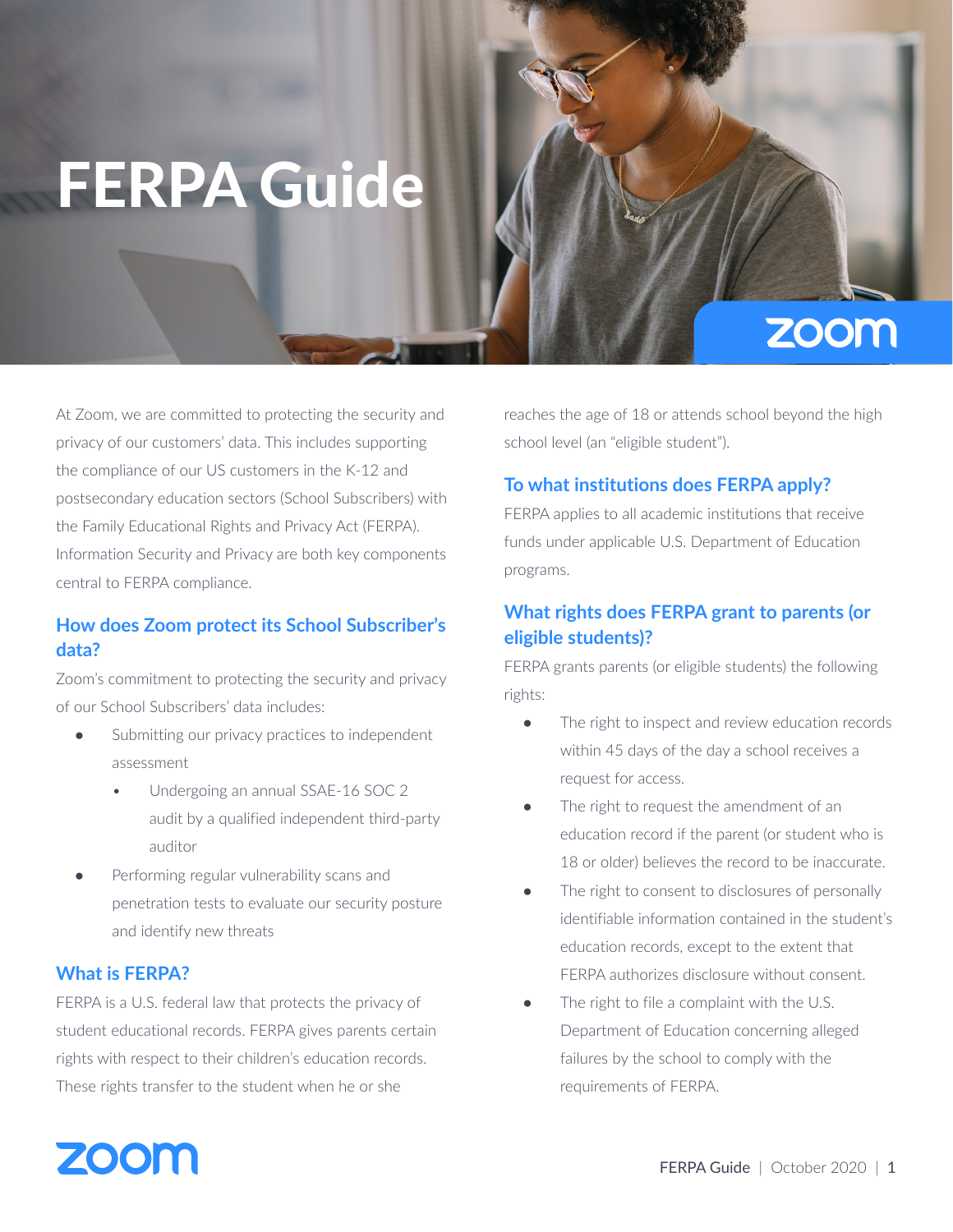The name and address of the office that administers FERPA is:

> Student Privacy Policy Office U.S. Department of Education 400 Maryland Avenue, SW Washington, DC 20202-4605

#### **What are "education records"?**

Education records directly relate to a student and are maintained by an educational institution or by a party on behalf of the agency or institution. Video recordings/ streams, chat logs, transcripts, and other information collected or maintained by a School Subscriber while using Zoom's services may be considered education records under certain circumstances.

# **What is "personally identifiable information" under FERPA?**

The term personally identifiable information can have different meanings under different laws. For the purposes of FERPA, personally identifiable information (or "PII") means any information that, alone or in combination, is linked or linkable to a specific student that would allow a reasonable person in the school community, who does not have personal knowledge of the relevant circumstances, to identify the student with reasonable certainty. PII includes (but is not limited to) the student's name, parents' name(s) (including mother's maiden name or the name of other family members of the student), address, personal identifiers (such as Social Security Number or student number), biometric information, and date or place of birth.

# **How does Zoom receive PII from education records?**

For the purposes of FERPA, Zoom is considered a "school official" and may receive PII through its contractual agreements with School Subscribers because Zoom is performing a service that furthers a "legitimate educational interest" (i.e., the provision of educational services in a remote setting). As set forth in our K-12/

Primary and Secondary Schools Privacy Statement, Zoom maintains student PII on behalf of, and at the direction of, the School Subscriber and does not use the student PII for other purposes except as permitted by applicable law, including FERPA and applicable agreements with schools and districts.

# **How does Zoom help schools comply with FERPA's data protection requirements?**

Zoom uses technical and organizational measures designed to help protect PII from unauthorized access, use or disclosure. These measures include:

- Providing guidance on how to implement and utilize account settings designed to protect participant privacy. Certain features are enabled by default for K-12 account users, including use of meeting passwords, the Report a User feature, restrictions on screen sharing privileges, which are set by default to "Host Only," and the virtual Waiting Room feature.
- Encrypting all customer content in transit between any devices running a Zoom client and at rest when in permanent storage in the Zoom Cloud.
- Limiting Zoom's collection, use, and disclosure of student PII to limited circumstances. Specifically, Zoom's only collects and uses student PII that it needs to provide and improve our services or as otherwise directed by the School Subscriber. Zoom does not sell student PII or use student PII for interest-based advertising.
- Disclosing student PII to others only to the extent needed for third-party providers to help Zoom provide its services, for legal reasons, or in other limited circumstances in compliance with FERPA.
- Retaining student PII only for as long as necessary to comply with legal obligations after account termination. Customer content stored on the Zoom Cloud is retained for the life of the account;